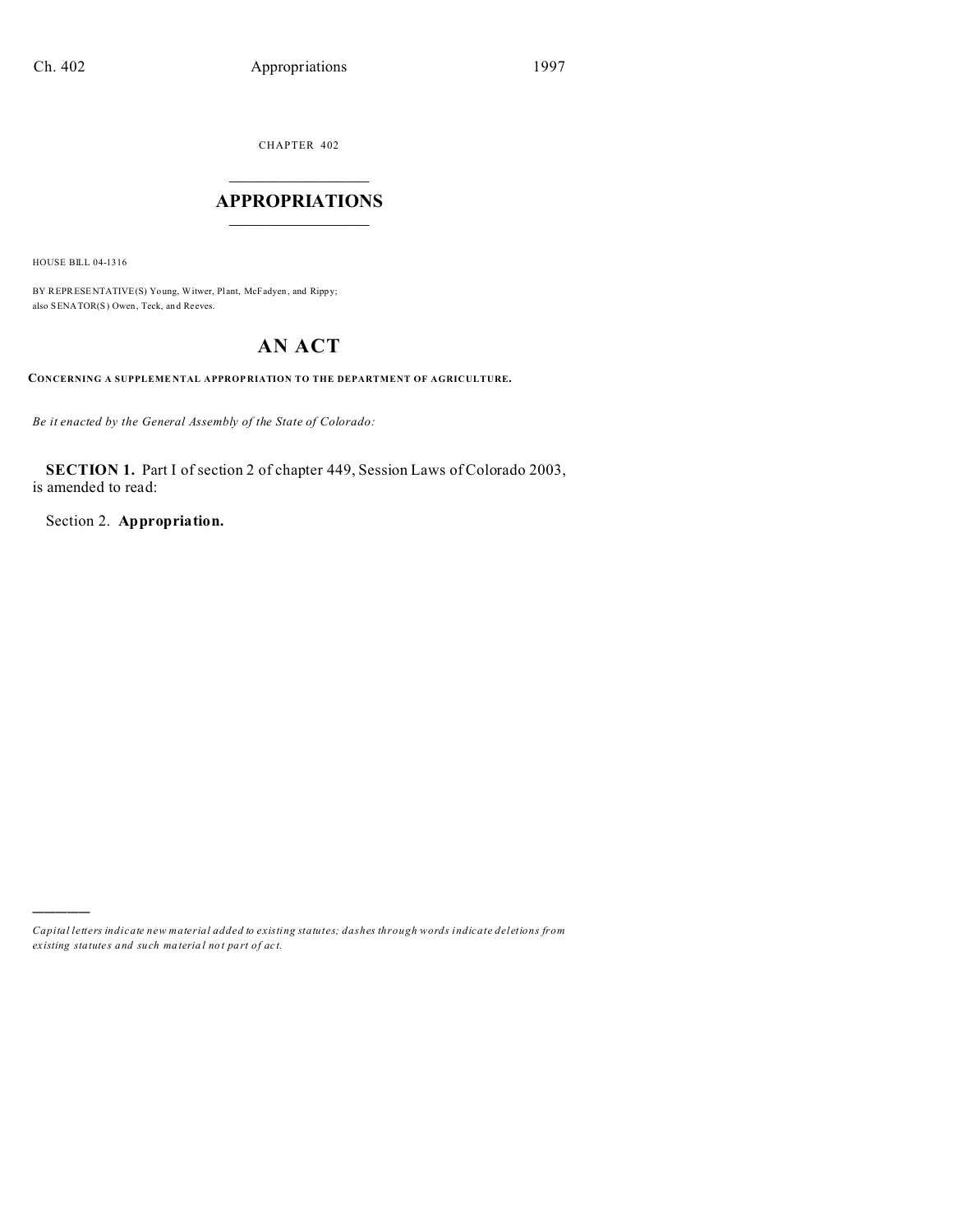| Ch. 402 | Appropriations | 1998 |
|---------|----------------|------|
|         |                |      |

| ITEM &<br>TOTAL | GENERAL     | <b>GENERAL</b> | CASH         | CASH         | FEDERAL            |
|-----------------|-------------|----------------|--------------|--------------|--------------------|
| SUBTOTAL        | <b>FUND</b> | <b>FUND</b>    | <b>FUNDS</b> | <b>FUNDS</b> | <b>FUNDS</b>       |
|                 |             | <b>EXEMPT</b>  |              | EXEMPT       |                    |
| S               | ъ           | s              | \$           | S            | Φ                  |
|                 |             |                |              |              |                    |
|                 |             |                |              |              |                    |
|                 |             |                | PART I       |              | APPROPRIATION FROM |

**DEPARTMENT OF AGRICULTURE**

#### **(1) COM MISSIONER'S OFFICE AND ADMINISTRATIVE SERVICES**

| Personal Services         | 1,406,781    | 381,681 | $1,025,100(T)^{a}$    |        |
|---------------------------|--------------|---------|-----------------------|--------|
|                           | $(18.7$ FTE) |         |                       |        |
| Health, Life, and Dental  | 679,537      | 283,120 | $391,445^b$           | 4,972  |
| Short-term Disability     | 21,913       | 11,314  | $10,275^{\rm b}$      | 324    |
| Salary Survey and Senior  |              |         |                       |        |
| <b>Executive Service</b>  | 494,428      | 244,080 | $245,333^{b}$         | 5,015  |
| Workers' Compensation     | 143,376      | 82,427  | $59,667^b$            | 1,282  |
| Operating Expenses        | 97,800       | 97,800  |                       |        |
| Legal Services for 3,380  |              |         |                       |        |
| hours                     | 205,470      | 55,412  | $139,396^b$           | 10,662 |
| Purchase of Services from |              |         |                       |        |
| Computer Center           | 9,622        | 9,622   |                       |        |
|                           | 11,083       | 11,083  |                       |        |
| Multiuse Network Payments | 38,229       | 38,229  |                       |        |
|                           | 30,682       | 30,682  |                       |        |
| Payment to Risk           |              |         |                       |        |
| Management and Property   |              |         |                       |        |
| Funds                     | 203,055      | 114,144 | $87,331$ <sup>b</sup> | 1,580  |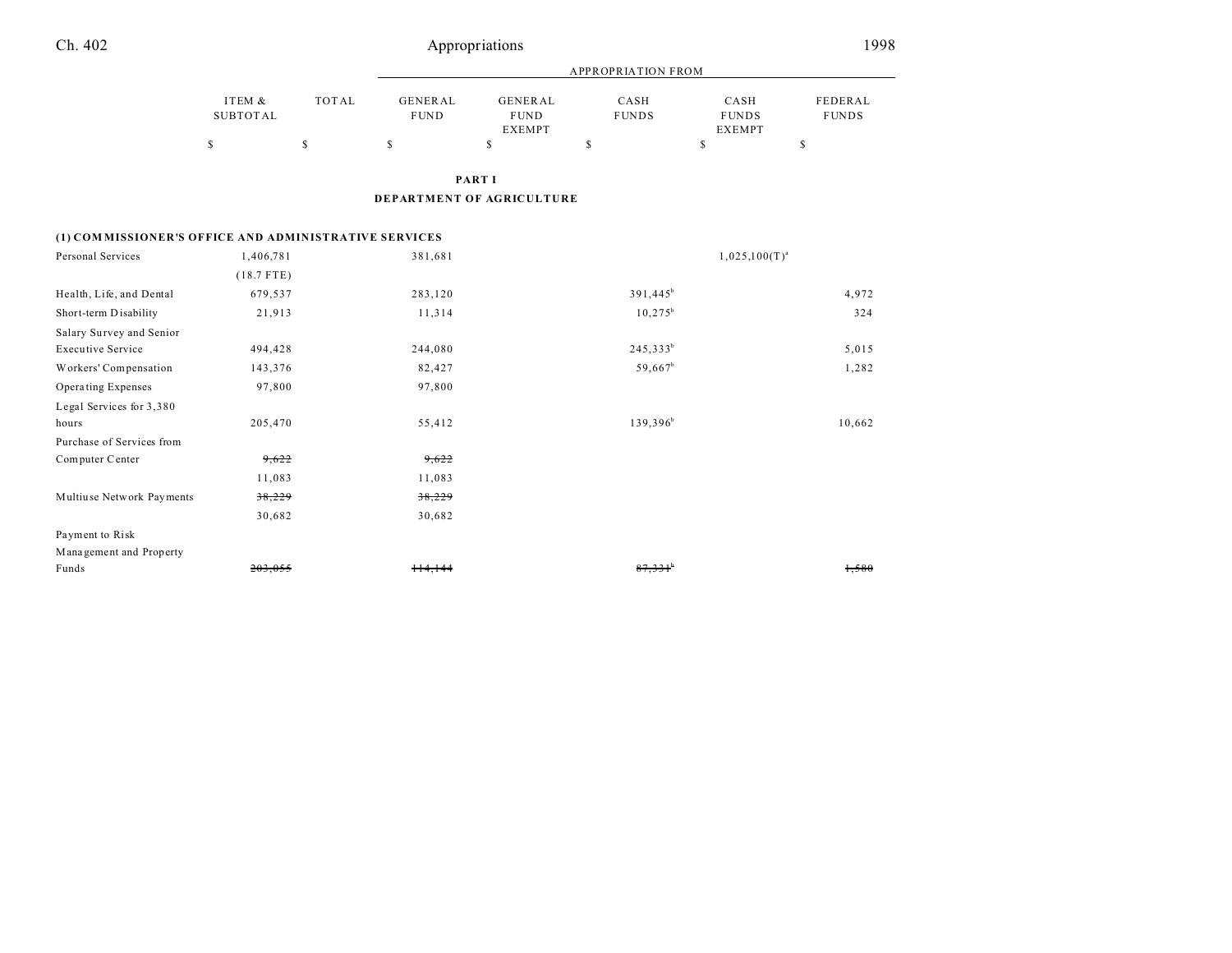|                                | 187,768   | 108,824   | $77,483^b$            | 1,461   |
|--------------------------------|-----------|-----------|-----------------------|---------|
| Vehicle Lease Payments         | 225,098   | 139,148   | $82,348$ <sup>b</sup> | 3,602   |
|                                | 168,721   | 118,894   | $47,126^b$            | 2,701   |
| <b>Information Technology</b>  |           |           |                       |         |
| Asset Maintenance              | 111,405   | 50,132    | $61,273^b$            |         |
| Leased Space                   | 104,405   | 47,062    | $57,343^b$            |         |
| Capitol Complex Leased         |           |           |                       |         |
| Space                          | 143,716   | $+12,533$ | $31,183$ <sup>*</sup> |         |
|                                | 132,237   | 103,545   | $28,692^b$            |         |
| Communications Services        |           |           |                       |         |
| Payments                       | 15,608    | 10,515    | $4,829^{b}$           | 264     |
|                                | 15,959    | 10,866    |                       |         |
| Utilities                      | 86,204    | 79,413    | $6,791^b$             |         |
| <b>Agricultural Statistics</b> | 75,000    | 60,000    | $15,000^{\circ}$      |         |
| Grants                         | 220,906   |           |                       | 220,906 |
| Indirect Cost Assessment       | 15,021    |           |                       | 15,021  |
|                                | 4,297,574 |           |                       |         |
|                                | 4,208,696 |           |                       |         |

a This amount shall be from indirect cost recoveries.

<sup>b</sup> These amounts shall be from fees collected by various cash funds within the Department.

c This amount shall be from the sale of statistics books.

## **(2) AGRICULTURAL SERVICES DIVISION**

| Personal Services <sup>1a</sup> | 8,700,843 | 4,565,170    | 3,810,673°    | 325,000     |
|---------------------------------|-----------|--------------|---------------|-------------|
|                                 | 8,908,370 |              | $4,018,200^a$ |             |
|                                 |           | $(73.5$ FTE) | $(69.1$ FTE)  | $(4.0$ FTE) |

Ch. 402 Appropriations 1999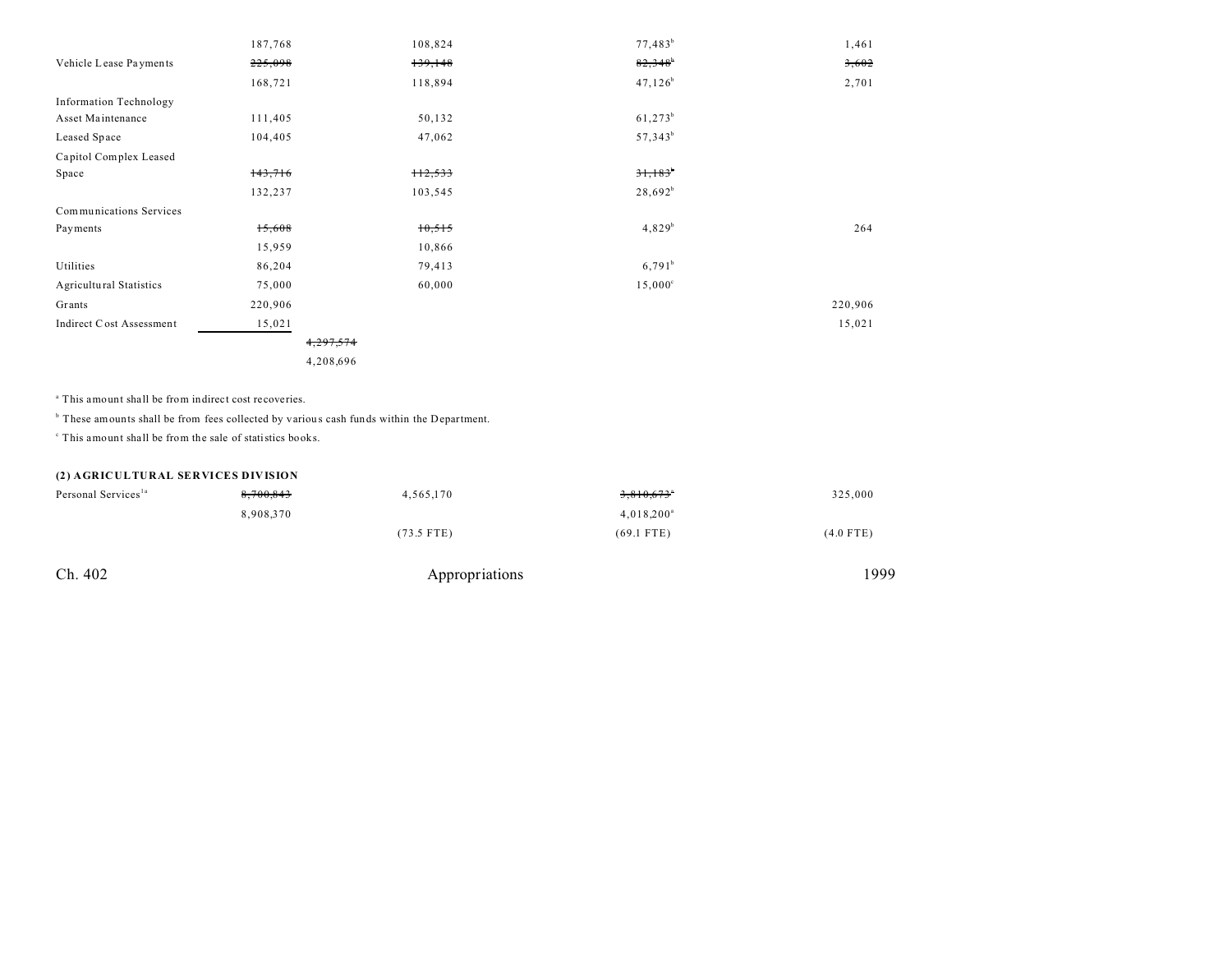# Ch. 402 Appropriations 2000

| ITEM &<br><b>SUBTOTAL</b> | TOTAL      | <b>GENERAL</b><br><b>FUND</b> | <b>GENERAL</b><br><b>FUND</b><br><b>EXEMPT</b> | CASH<br><b>FUNDS</b> | CASH<br><b>FUNDS</b><br><b>EXEMPT</b> | FEDERAL<br><b>FUNDS</b>   |
|---------------------------|------------|-------------------------------|------------------------------------------------|----------------------|---------------------------------------|---------------------------|
| \$                        | \$         | S                             | s                                              | \$                   | \$                                    | \$                        |
| 1,069,466                 |            | 390,000                       |                                                | 625,097 <sup>a</sup> |                                       | 54,369                    |
| 25,000                    |            |                               |                                                |                      | $25,000^b$                            |                           |
|                           |            |                               |                                                |                      |                                       |                           |
| 25,000                    |            |                               |                                                | $25,000^{\circ}$     |                                       |                           |
| 535,379                   |            |                               |                                                | 502,820 <sup>a</sup> |                                       | 32,559                    |
|                           | 10,355,688 |                               |                                                |                      |                                       |                           |
|                           | 10,563,215 |                               |                                                |                      |                                       |                           |
|                           |            |                               |                                                |                      |                                       | <b>APPROPRIATION FROM</b> |

<sup>a</sup> These amounts shall be from various cash funds within the Department.

b This amount shall be payment for damages available from reserves in the Diseased Livestock Indemnity Fund, pursuant to Section 35-50-140.5 (2), C.R.S.

<sup>c</sup>This amount shall be payment for damages available from the Cervidae Disease Revolving Fund, pursuant to Section 35-50-114.5 (4), C.R.S.

### **(3) AGRICULTURAL MARKETS DIVISION**

| Personal Services        | 359,094 | 359,094     |                          |
|--------------------------|---------|-------------|--------------------------|
|                          |         | $(4.7$ FTE) |                          |
| Operating Expenses       | 79,325  | 28,988      | $50,337$ <sup>a</sup>    |
| Aquaculture Operating    |         |             |                          |
| Expenses                 | 25,000  |             | $25,000^a$               |
| Economic Development     |         |             |                          |
| Grants                   | 45,000  |             | $45,000(T)$ <sup>b</sup> |
| Agricultural Development |         |             |                          |
| Board                    | 74,837  |             | 74,837°                  |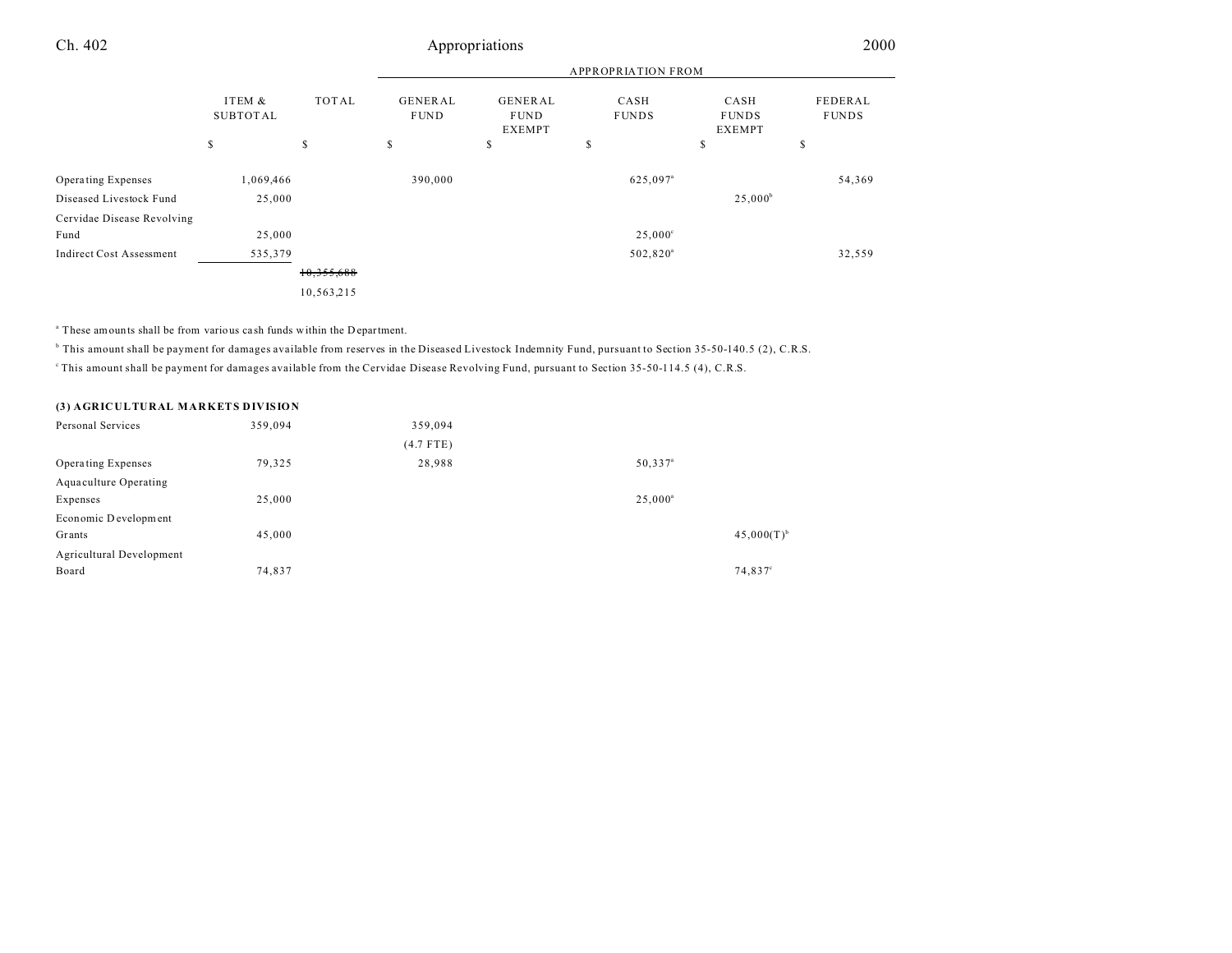(0.5 FTE)

583,256

a These amounts shall be from aqu acu lture program fees and cash r aised for economic development.

b This amou nt represents a transfer from the Office of the Governor, Economic Development Commission. Any amounts included in state fiscal year spending are accounted for in the appropriations to the Office of the Governor.

<sup>e</sup> This amount shall be from the Agriculture Value-Added Cash Fund pursuant to Section 35-75-205 (1), C.R.S., and is continuously appropriated by a permanent statute or constitutional provision.

#### **(4) BRAND BOARD**

| Brand Inspection          | 3,439,086    |           |                          |
|---------------------------|--------------|-----------|--------------------------|
|                           | $(66.3$ FTE) |           |                          |
| Alternative Livestock     | 95.662       |           |                          |
| Indirect C ost Assessment | 482.445      |           |                          |
|                           |              | 4,017,193 | $4,017,193$ <sup>a</sup> |

a This amount shall be from fees for services.

#### **(5) SPECIAL PU RPO SE**

| Wine Promotion Board     | 379,080     |         |  |
|--------------------------|-------------|---------|--|
|                          | $(1.0$ FTE) |         |  |
| Vaccine and Service Fund | 98,090      |         |  |
| Brand Estray Fund        | 94,050      |         |  |
| Indirect Cost Assessment | 7,277       |         |  |
|                          |             | 578,497 |  |

Ch. 402 Appropriations 2001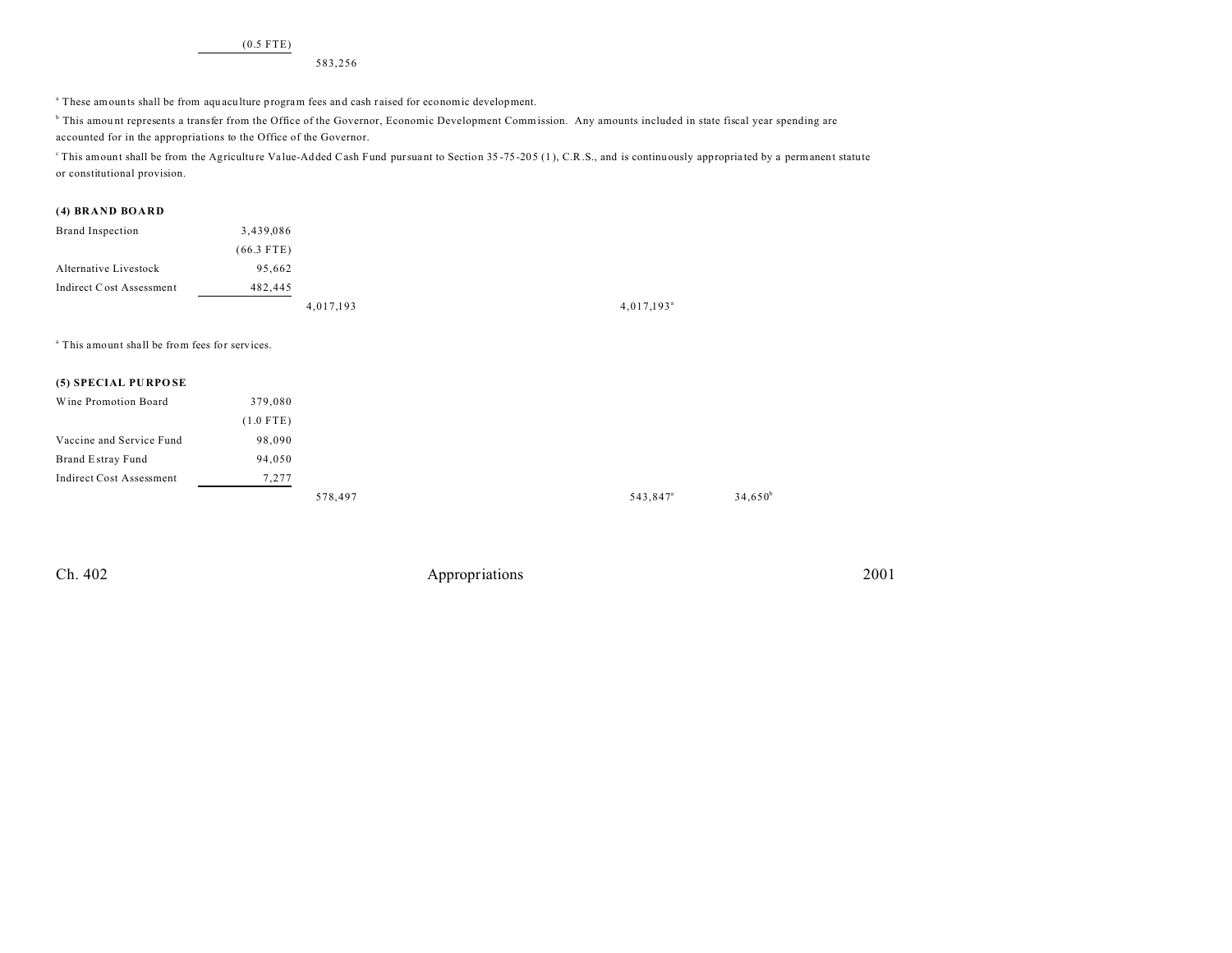# Ch. 402 Appropriations 2002

|          |       |             |                | APPROPRIATION FROM |               |              |
|----------|-------|-------------|----------------|--------------------|---------------|--------------|
| ITEM &   | TOTAL | GENERAL     | <b>GENERAL</b> | CASH               | CASH          | FEDERAL      |
| SUBTOTAL |       | <b>FUND</b> | <b>FUND</b>    | <b>FUNDS</b>       | <b>FUNDS</b>  | <b>FUNDS</b> |
|          |       |             | <b>EXEMPT</b>  |                    | <b>EXEMPT</b> |              |
|          |       |             |                |                    |               |              |

<sup>a</sup> Of this amount, \$386,357 shall be from the Colorado Wine Industry Development Fund pursuant to Section 35-29.5-105, C.R.S., \$98,090 shall be from the Veterinary Vaccine and Service Fund pursuant to Section 35-50-14 6, C.R.S., and \$5 9,40 0 shall be from the Brand Estray Fund pursua nt to Section 35-41 -102, C.R.S. For purposes of complying with the limitation on state fiscal year spending imposed by Article X, Section 20 of the State Constitution, \$54 3,84 7 of these moneys are included for informational purposes as they are continuously appropriated by a permanent statute or constitutional provision. b This amount shall be available from reserves in the Brand Estray Fund, pursuant to Section 35-53-110, C.R.S.

#### **(6) CO LORAD O ST ATE FAIR**

| Program Costs <sup>1</sup> | 8.080.712 | 8.080.712 <sup>a</sup> |
|----------------------------|-----------|------------------------|
|                            |           | $(26.9$ FTE)           |

<sup>a</sup> This amount shall be from fees collected by the Colorado State Fair.

| <u>(5) CAIL CONCEDV LTION BO LBB</u> |         |             |                   |
|--------------------------------------|---------|-------------|-------------------|
| (7) CONSERVATION BOARD               |         |             |                   |
| Personal Services                    | 240,000 | 240,000     |                   |
|                                      |         | $(3.5$ FTE) |                   |
| Operating Expenses                   | 33,200  | 33,200      |                   |
| Distributions to Soil                |         |             |                   |
| <b>Conservation Districts</b>        | 391,714 | 391,714     |                   |
| Irrigation/Conservation              |         |             |                   |
| Program                              | 110,500 |             | $110,500^{\circ}$ |
|                                      |         |             | $(3.0$ FTE)       |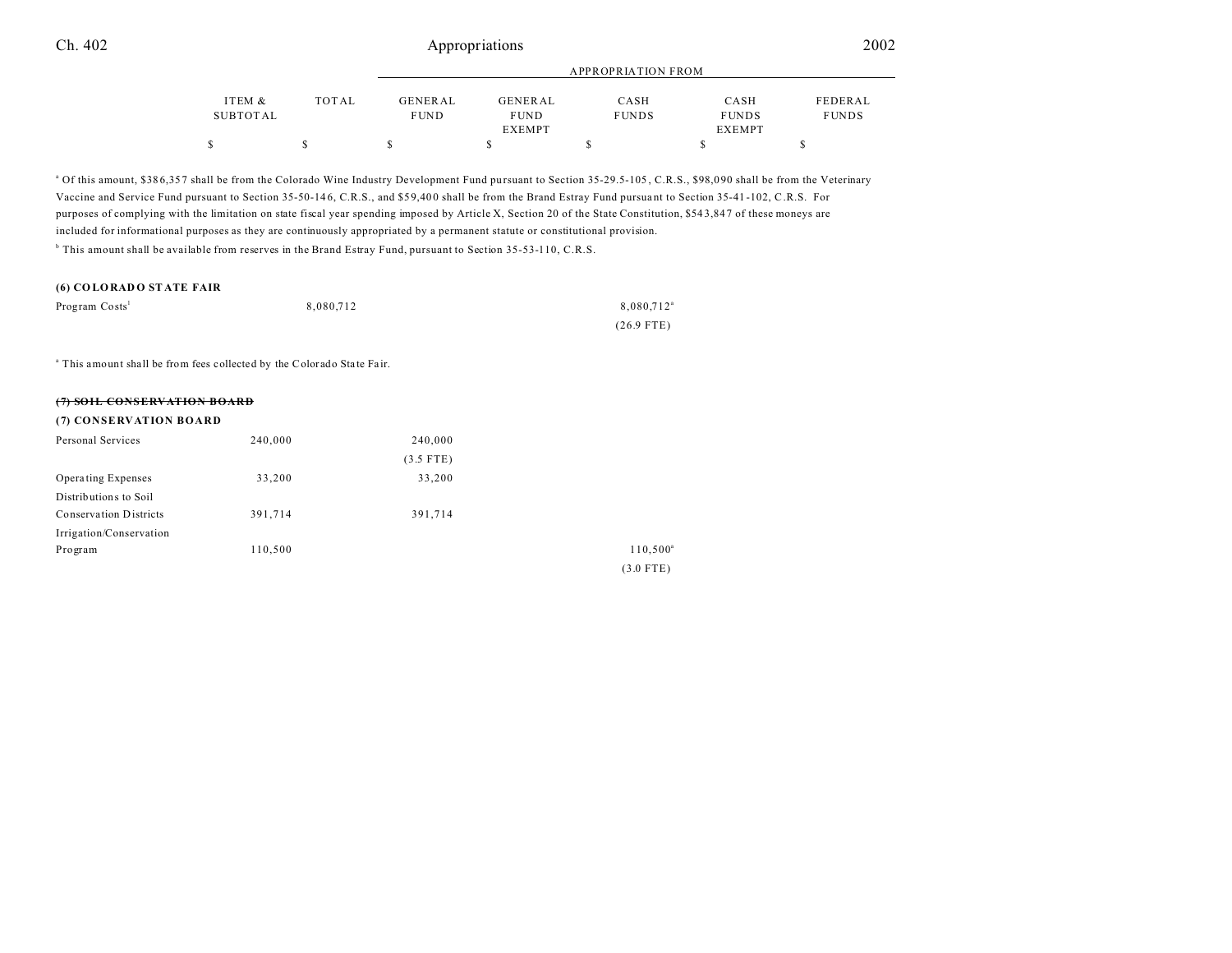<sup>a</sup> This amount shall be from fees charged by well pump testing associations.

#### **TOTALS PART I**

| $(AGRICULTURE)^{2,3}$ | <del>\$29,188,334</del> | <del>\$7.824.798</del> | \$18,983,393 | $$1,204.587$ <sup>a</sup> | <del>\$1,175,556</del> |
|-----------------------|-------------------------|------------------------|--------------|---------------------------|------------------------|
|                       | \$29,306,983            | \$7.784.501            | \$19,143,359 |                           | \$1,174,536            |

<sup>a</sup> Of this amount, \$1,070,100 contains a (T) notation.

**FOOTNOTES** -- The following statements are referenced to the numbered footnotes throughout section 2.

1 Department of Agriculture, Colorado State Fair, Program Costs -- The Colorado State Fair is requested to provide to the Joint Bu dget Committee by November 1, 200 3, a consolidated report detailing the analysis of each event at the Fair and a plan to make each event self sustaining.

1a (Governor lined through this provision. See L. 2003, p. 3550.)

- 2 (Governor lined through this provision. See L. 20 03 , p. 355 1.)
- 3 All Departments, Totals -- The General Assembly requ ests that copies of all reports requested in other footnotes contained in this act be delivered to the Joint Budget Committee and the majority and minority leadership in each house of the General Assembly. Each principal department of the sta te sha ll produce its rules in an electronic format that is suitable for public access through electronic means. Such rules in such format shall be submitted to the Office of Legislative Legal Services for publishing on the Internet. It is the intent of the General Assembly that this be done within existing resou rces.

**SECTION 2. Safety clause.** The general assembly hereby finds, determines, and declares that this act is necessary for the

Ch. 402 Appropriations 2003